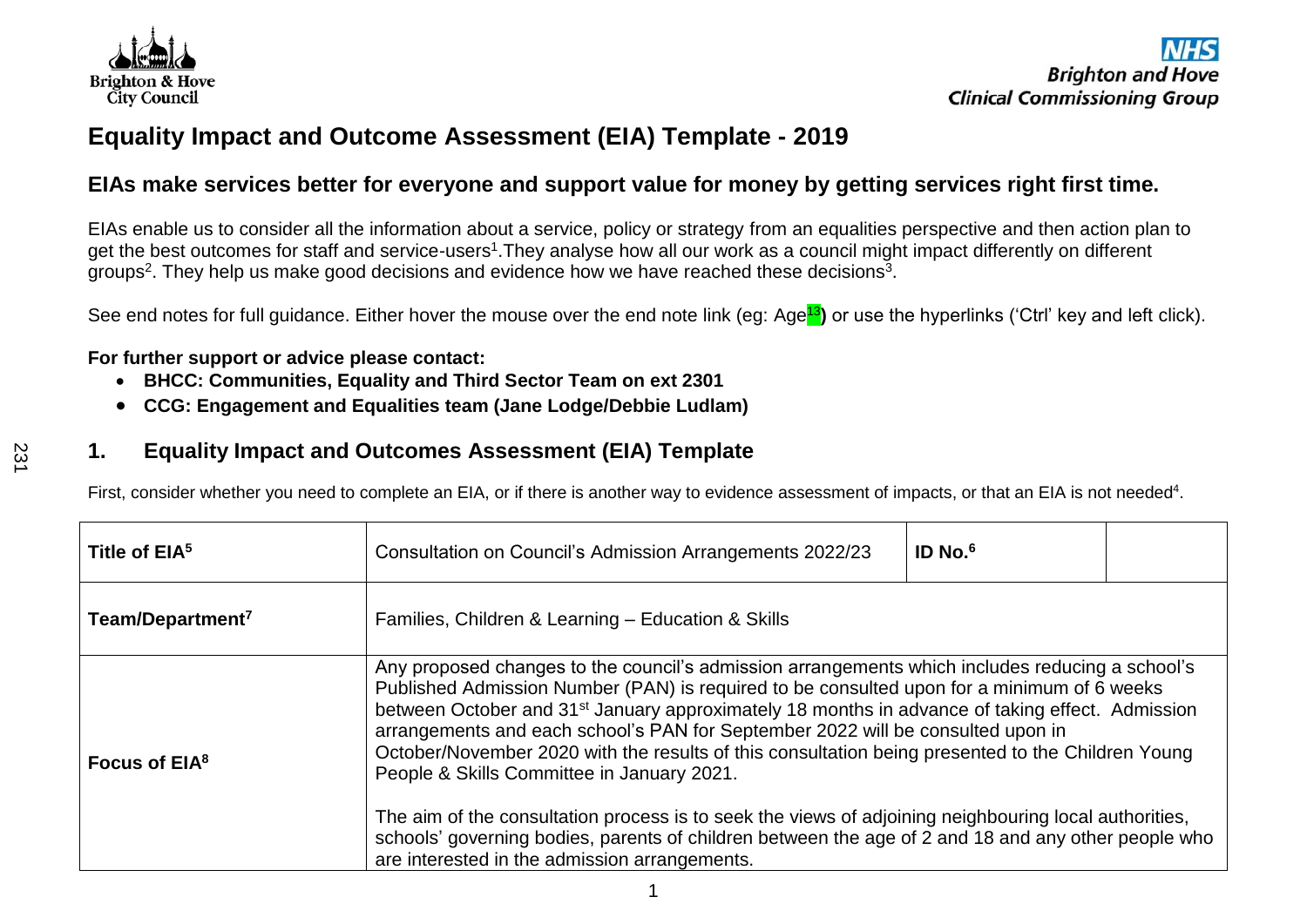| Significant changes proposed in the consultation are to reduce the number of surplus school places in<br>the city by approximately 300 which would bring the percentage of spare capacity closer to or within<br>the recommended range by the Department for Education of between $5 - 10\%$ .                                                                                                                                                                                                                                                                                                                                                                                                                                                                                |
|-------------------------------------------------------------------------------------------------------------------------------------------------------------------------------------------------------------------------------------------------------------------------------------------------------------------------------------------------------------------------------------------------------------------------------------------------------------------------------------------------------------------------------------------------------------------------------------------------------------------------------------------------------------------------------------------------------------------------------------------------------------------------------|
| Pupil numbers in the city have been falling and are forecast to continue to fall over the next few years.<br>Too many spare school places in the city will result in some schools not getting enough pupils<br>attending. As schools are mostly funded on pupil numbers if schools don't have enough pupils<br>attending, they may not be able to operate in a financially efficient way and risk entering a budget<br>deficit. Ultimately a school, or schools, could be required to close. The law prohibits infant school<br>classes larger than 30 pupils and if schools are required to operate small classes, they may not be<br>able to afford to employ the required number of teachers.                                                                              |
| The council's main aim with these proposals is to reduce the risk of a school or schools being required<br>to close and an increase in schools with a budget deficit. Whilst ensuring that the council maintains<br>the physical accommodation to help it cater with any future rise in pupil numbers.                                                                                                                                                                                                                                                                                                                                                                                                                                                                        |
| In drawing up proposals the council considered the inclusion of 3 and 4 form entry schools for a<br>reduction in PAN as larger schools can reduce their published admission number without a significant<br>effect on their budget. It is worth noting though that a 4-form entry infant school has a total of 12<br>classes and a 4 form entry primary school has 28 classes.                                                                                                                                                                                                                                                                                                                                                                                                |
| Reducing these schools alone would not achieve the required number of school places nor would it be<br>likely to be ultimately permissible when the appeal process for governing bodies was considered.<br>Therefore, additional schools have been identified in areas where fewer children currently live and<br>where children are drawn from a large geographical area. Anecdotally one form entry primary schools<br>are at greater risk of having difficulty managing financially. However, there is a benefit to capping the<br>pupil numbers to have one full class and one teacher in each year group rather than having the<br>potential need to run two small classes if the number of pupils allocated is above 30 and then be<br>required to employ two teachers. |
| This Equalities Impact Assessment is looking both at the consultation process to ensure that it is<br>conducted fairly and has engaged with the public appropriately as well as considering the potential<br>impact of the proposals themselves, if they are agreed.                                                                                                                                                                                                                                                                                                                                                                                                                                                                                                          |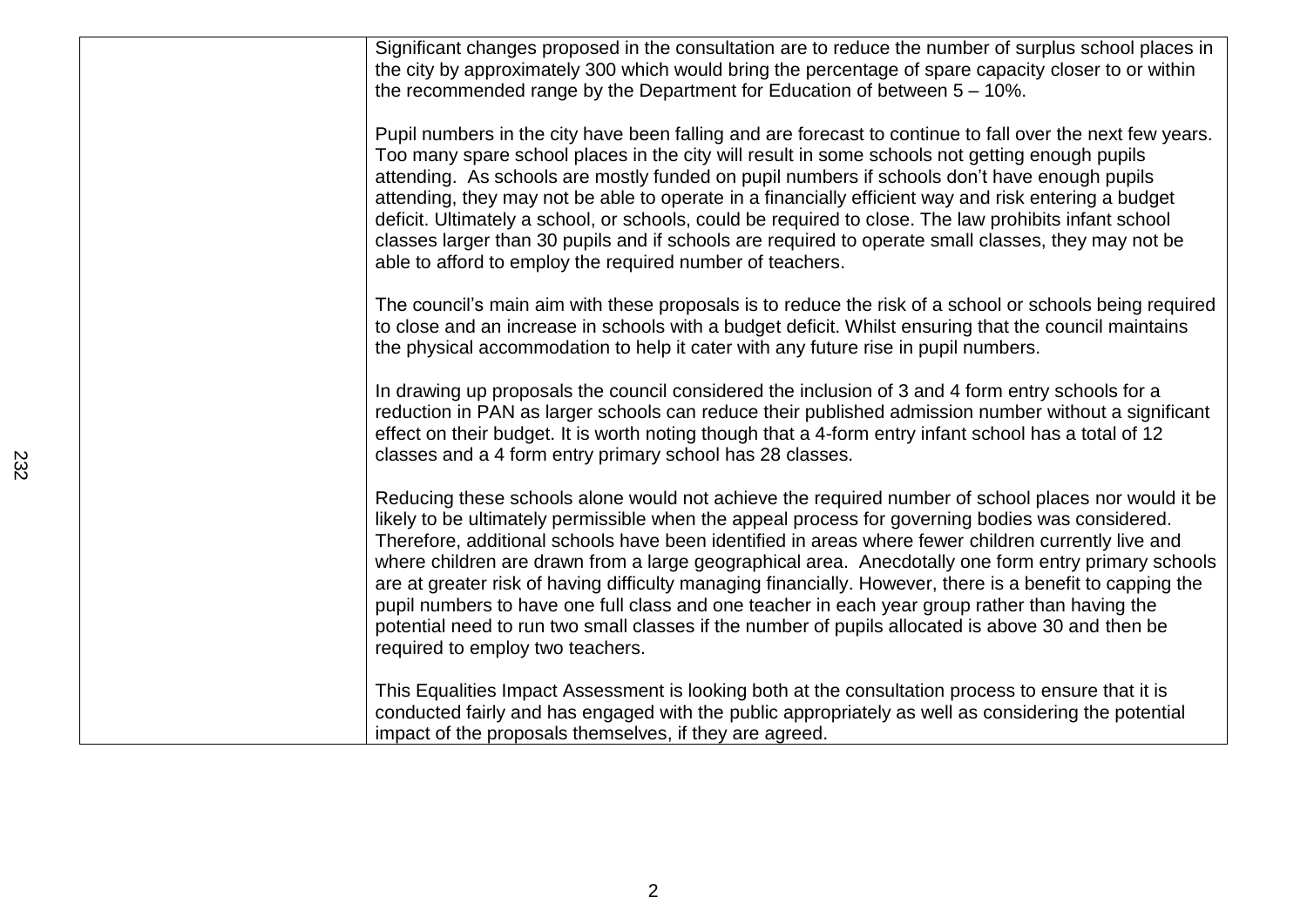# **3. Review of information, equality analysis and potential actions**

| <b>Groups to assess</b> | What do you know <sup>9</sup> ?<br>Summary of data about<br>your service-users and/or<br>staff                                                                                                                                                                                                                                                                                                                                                                                       | What do people tell<br>you <sup>10</sup> ?<br>Summary of service-user<br>and/or staff feedback                                                                                                                                                                                                                                                                                                                                                                                                                                                                                                                    | What does this mean <sup>11</sup> ?<br>Impacts identified from<br>data and feedback<br>(actual and potential)                                                                                                                                                                                                                                                                                                                                                                                      | What can you do <sup>12</sup> ?<br>All potential actions to:<br>• advance equality of<br>opportunity,<br>• eliminate<br>discrimination, and<br>• foster good relations                                                                                                                                                                                                                                                                                                                                                                                                                                                           |
|-------------------------|--------------------------------------------------------------------------------------------------------------------------------------------------------------------------------------------------------------------------------------------------------------------------------------------------------------------------------------------------------------------------------------------------------------------------------------------------------------------------------------|-------------------------------------------------------------------------------------------------------------------------------------------------------------------------------------------------------------------------------------------------------------------------------------------------------------------------------------------------------------------------------------------------------------------------------------------------------------------------------------------------------------------------------------------------------------------------------------------------------------------|----------------------------------------------------------------------------------------------------------------------------------------------------------------------------------------------------------------------------------------------------------------------------------------------------------------------------------------------------------------------------------------------------------------------------------------------------------------------------------------------------|----------------------------------------------------------------------------------------------------------------------------------------------------------------------------------------------------------------------------------------------------------------------------------------------------------------------------------------------------------------------------------------------------------------------------------------------------------------------------------------------------------------------------------------------------------------------------------------------------------------------------------|
| Age <sup>13</sup>       | Parents of children<br>between the age of 2-18<br>need to be consulted.<br>Changes will affect<br>parents of children born<br>between 1/09/2017 and<br>31/08/2018 who are due<br>to start school in<br>September 2022.<br>There are projected to be<br>2548 children in this age<br>bracket, and it is<br>estimated 2293 will<br>require a mainstream<br>school place.<br>When applying for a first<br>school place 98% did so<br>online for 2020 and 96%<br>did so online for 2019. | Consultation last year<br>received 82 responses in<br>total of which 4 tended to<br>disagree and 66 strongly<br>disagreed with proposed<br>changes of PAN. 12<br>responded in agreement<br>with the proposal and<br>none were unsure.<br>No responses were<br>received from people<br>below the age of 30.<br>Other response rates:<br>28% aged between 30-39<br>of which 86% of these<br>disagreed with the<br>proposal; 30% aged<br>between 40-49 of which<br>90% disagreed with the<br>proposal, 11% aged<br>between 50-60 of which<br>56% disagreed with the<br>proposal. 30% didn't<br>answer this question. | Younger parents seem<br>not to have responded to<br>previous consultation<br>exercise.<br>Respondents aged<br>between 30 and 49<br>accounted for about 60%<br>of the responses and<br>were on the whole not in<br>favour of any change in<br>PAN. Older respondents<br>are less likely to disagree<br>with the proposals<br>although the majority still<br>disagreed with the<br>proposed change.<br>Younger parents are<br>increasingly using the<br>online system to apply for<br>school places. | Additional engagement<br>with childcare providers<br>and nurseries in the city<br>to engage younger<br>parents and parents of<br>younger children.<br>Liaise with support<br>services such as<br><b>Parenting Team, Family</b><br><b>Coaches and Youth</b><br><b>Employment Service to</b><br>encourage participation<br>from young parents.<br>Greater use of social<br>medial platforms and<br>online promotion to reach<br>younger parents in<br>conjunction with<br>traditional methods of<br>promotion.<br>Consideration of timing of<br>any public consultation<br>events so parents with<br>young families can<br>attend. |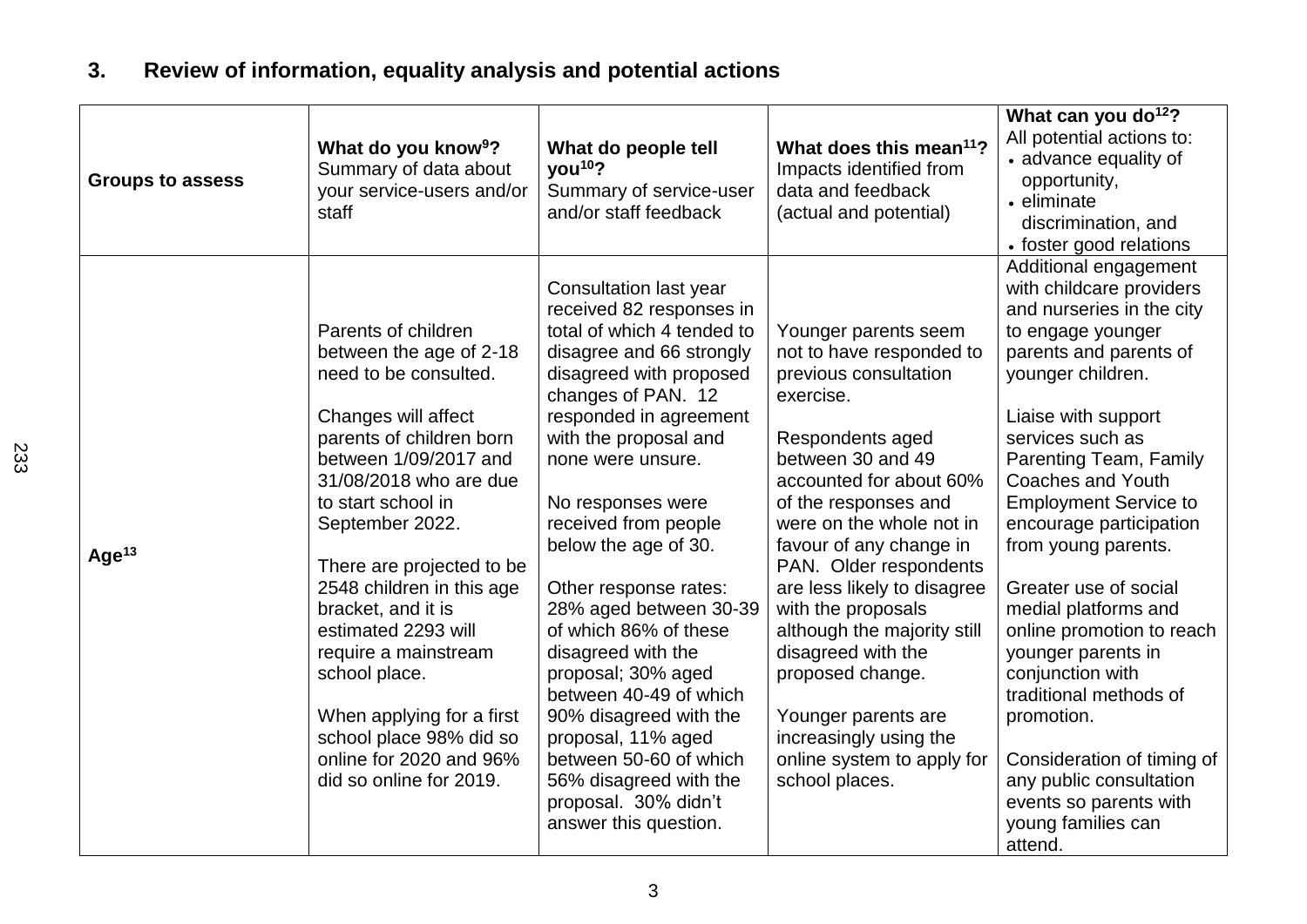| <b>Groups to assess</b>  | What do you know <sup>9</sup> ?<br>Summary of data about<br>your service-users and/or<br>staff                                                                                                                                                                                                 | What do people tell<br>you <sup>10</sup> ?<br>Summary of service-user<br>and/or staff feedback                                                                                                                                                                                                                                            | What does this mean <sup>11</sup> ?<br>Impacts identified from<br>data and feedback<br>(actual and potential)                                                                                                                                                                                                                                                                                                                                                                                                                               | What can you do <sup>12</sup> ?<br>All potential actions to:<br>• advance equality of<br>opportunity,<br>• eliminate<br>discrimination, and<br>• foster good relations                                                                                                                                                                                                                                                                                                                                                                                                                                                                                                                                                                        |
|--------------------------|------------------------------------------------------------------------------------------------------------------------------------------------------------------------------------------------------------------------------------------------------------------------------------------------|-------------------------------------------------------------------------------------------------------------------------------------------------------------------------------------------------------------------------------------------------------------------------------------------------------------------------------------------|---------------------------------------------------------------------------------------------------------------------------------------------------------------------------------------------------------------------------------------------------------------------------------------------------------------------------------------------------------------------------------------------------------------------------------------------------------------------------------------------------------------------------------------------|-----------------------------------------------------------------------------------------------------------------------------------------------------------------------------------------------------------------------------------------------------------------------------------------------------------------------------------------------------------------------------------------------------------------------------------------------------------------------------------------------------------------------------------------------------------------------------------------------------------------------------------------------------------------------------------------------------------------------------------------------|
| Disability <sup>14</sup> | <b>Children with Special</b><br><b>Educational Needs and</b><br>Disabilities (SEND) who<br>have an Education,<br>Health & Care Plan<br>would be placed in<br>school under the SEND<br>code of Practice by the<br>SEN team and normal<br>admission arrangements<br>and PANs would not<br>apply. | Consultation last year,<br>2% of online respondents<br>identified as having a<br>disability. 65% did not<br>consider themselves to<br>have a disability and 33%<br>did not provide a<br>response.<br>There were no requests<br>for consultation<br>documentation in<br>alternative formats and<br>all responses were<br>submitted online. | Parents of children with a<br>disability may be more<br>interested in SEND<br>processes than<br>mainstream school<br>admission arrangements.<br>Parents with a disability<br>could find it harder to<br>respond through the<br>online consultation portal.<br>Parents with children who<br>have a disability may not<br>be able to attend a<br>consultation event in<br>person.<br>Parents with disable<br>children or have a<br>disability themselves may<br>not be able to travel a<br>distance to take their<br>child to a school place. | Consultation<br>documentation should be<br>available in other<br>accessible formats and<br>this should be advertised<br>more widely.<br>Parents who are unable<br>to attend a public<br>meeting will be able to<br>access information online<br>or over the telephone. It<br>may be that consultation<br>events are held online<br>and can be viewed after<br>the event. Nurseries will<br>be encouraged to identify<br>families who need<br>additional support to<br>access the information<br>materials. The council will<br>also liaise with PaCC and<br>Amaze and any<br>adult/parent disability<br>groups.<br>There needs to be<br>sufficient places within a<br>reasonable distance of<br>families including those<br>families who have |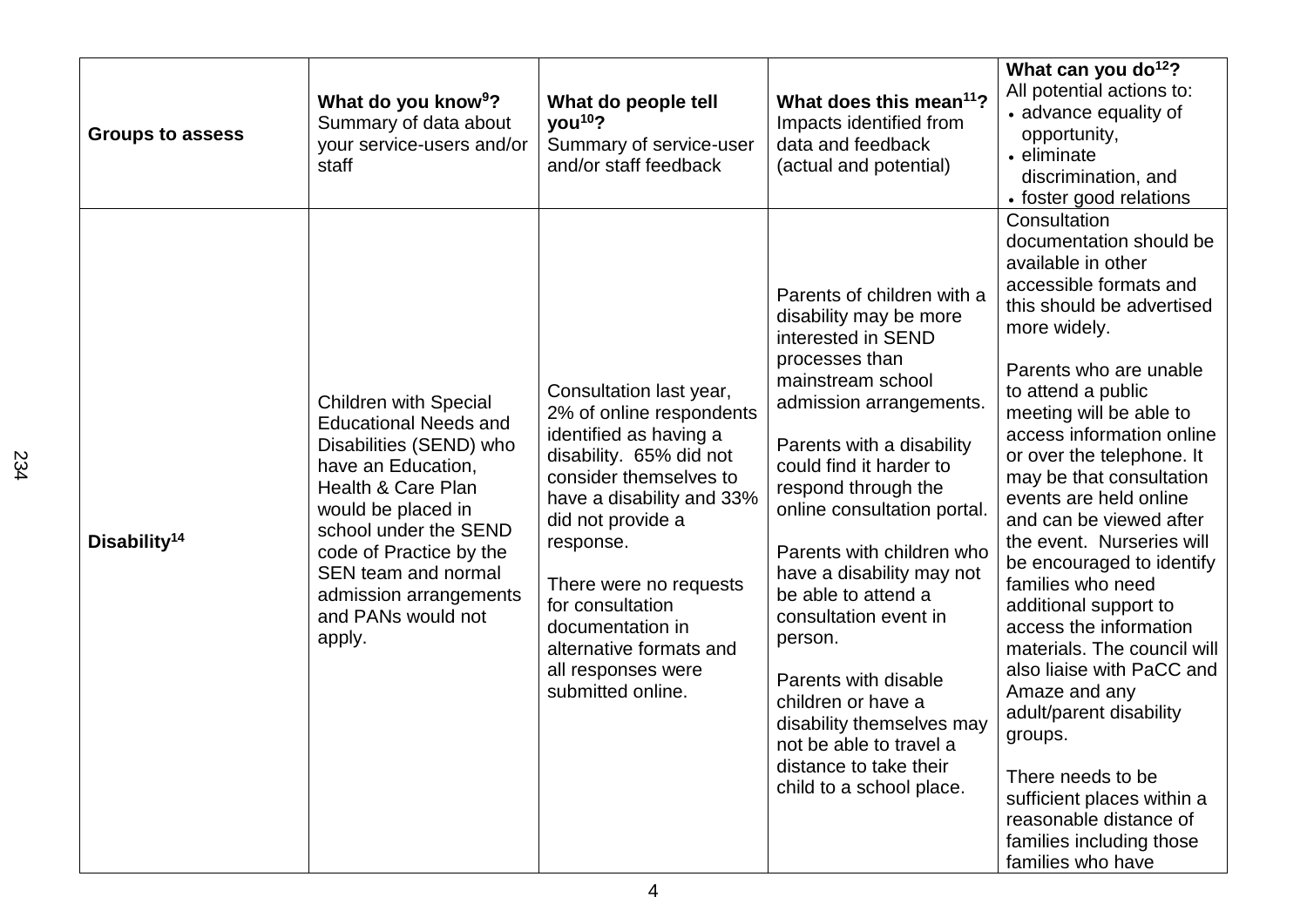| <b>Groups to assess</b>                                                               | What do you know <sup>9</sup> ?<br>Summary of data about<br>your service-users and/or<br>staff                                                                                                                                                                                                                                                         | What do people tell<br>you <sup>10</sup> ?<br>Summary of service-user<br>and/or staff feedback                                                                                                                                                    | What does this mean <sup>11</sup> ?<br>Impacts identified from<br>data and feedback<br>(actual and potential)                                                                                                                                                                                                                                                            | What can you do <sup>12</sup> ?<br>All potential actions to:<br>• advance equality of<br>opportunity,<br>• eliminate<br>discrimination, and<br>• foster good relations<br>someone with a disability<br>living with them.                                                                                                                  |
|---------------------------------------------------------------------------------------|--------------------------------------------------------------------------------------------------------------------------------------------------------------------------------------------------------------------------------------------------------------------------------------------------------------------------------------------------------|---------------------------------------------------------------------------------------------------------------------------------------------------------------------------------------------------------------------------------------------------|--------------------------------------------------------------------------------------------------------------------------------------------------------------------------------------------------------------------------------------------------------------------------------------------------------------------------------------------------------------------------|-------------------------------------------------------------------------------------------------------------------------------------------------------------------------------------------------------------------------------------------------------------------------------------------------------------------------------------------|
| Gender reassignment <sup>15</sup>                                                     | n/a                                                                                                                                                                                                                                                                                                                                                    |                                                                                                                                                                                                                                                   |                                                                                                                                                                                                                                                                                                                                                                          |                                                                                                                                                                                                                                                                                                                                           |
| <b>Pregnancy and</b><br>maternity <sup>16</sup>                                       |                                                                                                                                                                                                                                                                                                                                                        | Parents who are<br>pregnant or on maternity<br>leave may find it difficult<br>to get older children to<br>school.                                                                                                                                 | There needs to be<br>sufficient places within a<br>reasonable distance of<br>families including those<br>families who have<br>someone with a disability<br>living with them.                                                                                                                                                                                             | Consideration needs to<br>be given to ensuring that<br>there are enough school<br>places within a<br>reasonable distance from<br>families where there is a<br>pregnant adult or an adult<br>on maternity leave.                                                                                                                           |
| Race/ethnicity <sup>17</sup><br>Including migrants,<br>refugees and asylum<br>seekers | The percentage of ethnic<br>minority families with<br>children attending<br>schools across all<br>planning areas varies<br>from 33% in West<br><b>Blatchington &amp; North</b><br>Hangleton planning area<br>and Central Hove<br>planning area down to<br>21% in the Portslade<br>planning area. These<br>percentages are<br>relatively similar across | Only 2 out of the 82<br>respondents to last year's<br>consultation on<br>admission arrangements<br>identified as other than<br>white British. 26<br>respondents did not<br>answer this question or<br>did not want to specify<br>their ethnicity. | In some allocation years<br>a higher percentage of<br>pupils from ethnic<br>minorities apply late or<br>are directed to a school<br>that was not a<br>preference, however the<br>percentage of ethnic<br>minority pupils who<br>received a place at their<br>first preference school is<br>generally comparable<br>with the percentage of<br>ethnic minority families in | Important to ensure that<br>there are some surplus<br>places in each planning<br>area so there are local<br>school places available<br>for any late applicants.<br>Other methods of<br>engagement with ethnic<br>minority communities<br>considered in order to<br>increase responses to<br>the consultation,<br>including the use of the |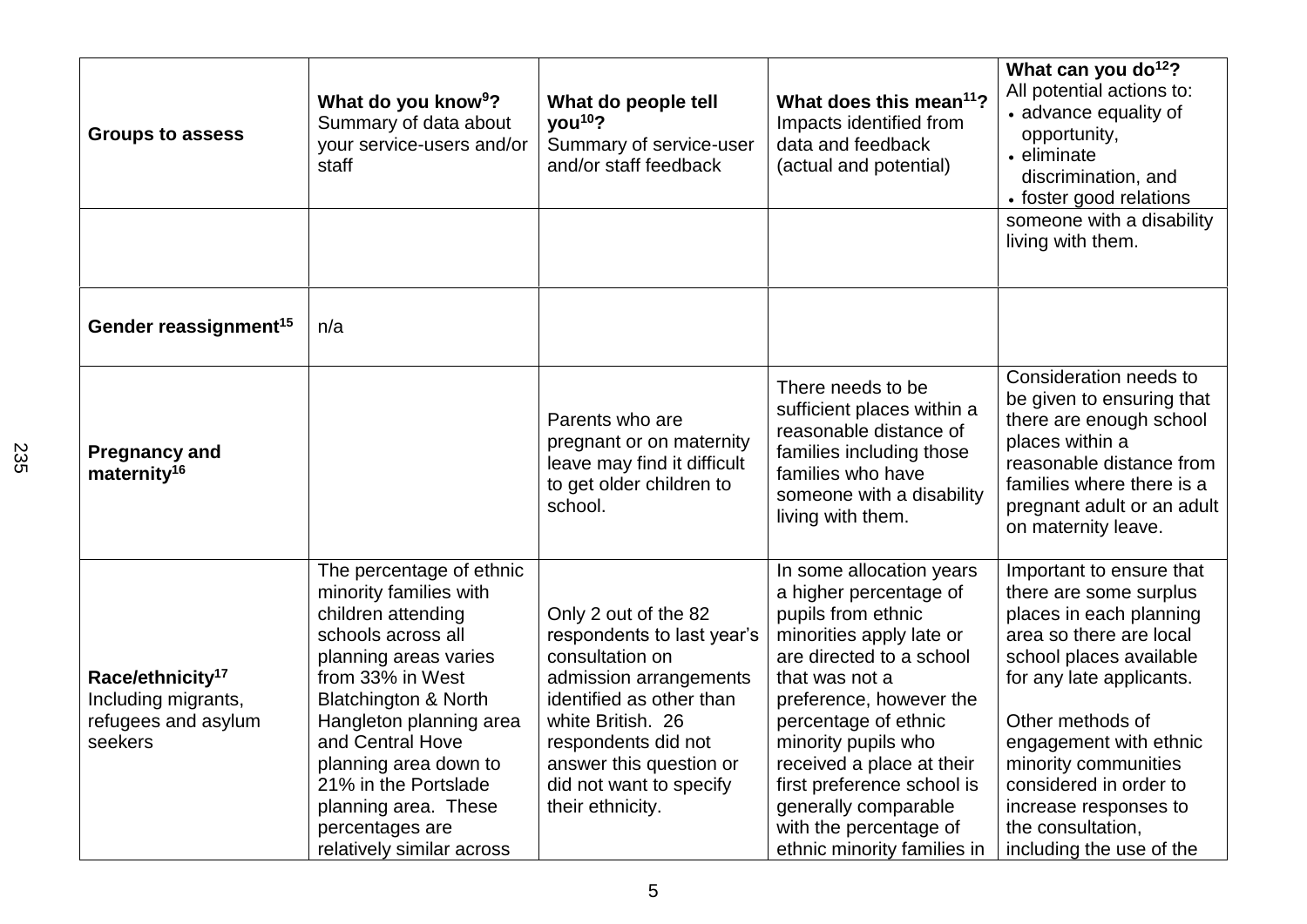| <b>Groups to assess</b> | What do you know <sup>9</sup> ?<br>Summary of data about<br>your service-users and/or<br>staff                                                                                                                                                                                                                                                                                                                                                                                                                                                                                                                                                                                                                                                                       | What do people tell<br>you <sup>10</sup> ?<br>Summary of service-user<br>and/or staff feedback | What does this mean <sup>11</sup> ?<br>Impacts identified from<br>data and feedback<br>(actual and potential)                                                                                                                                | What can you do <sup>12</sup> ?<br>All potential actions to:<br>• advance equality of<br>opportunity,<br>• eliminate<br>discrimination, and<br>• foster good relations                                                                                      |
|-------------------------|----------------------------------------------------------------------------------------------------------------------------------------------------------------------------------------------------------------------------------------------------------------------------------------------------------------------------------------------------------------------------------------------------------------------------------------------------------------------------------------------------------------------------------------------------------------------------------------------------------------------------------------------------------------------------------------------------------------------------------------------------------------------|------------------------------------------------------------------------------------------------|----------------------------------------------------------------------------------------------------------------------------------------------------------------------------------------------------------------------------------------------|-------------------------------------------------------------------------------------------------------------------------------------------------------------------------------------------------------------------------------------------------------------|
|                         | the primary year groups<br>however, in both West<br><b>Blatchington &amp; North</b><br>Hangleton area and<br>Portslade planning area<br>the data available for pre-<br>school pupils indicates an<br>increased percentage for<br>this cohort.<br>There is no<br>comprehensive data<br>available for the cohort<br>due to start school in<br>September 2022.<br>In 2019 allocation year<br>20% of all applications<br>were from ethnic minority<br>families and there is no<br>ethnicity information for a<br>further 27% of applicants.<br>30% of late applications<br>were submitted by ethnic<br>minority families and for a<br>further 30% there is no<br>ethnicity information.<br>21% of ethnic minority<br>families received their<br>first preference school. |                                                                                                | each of the 2018 and<br>2019 cohorts.<br>The previous consultation<br>process either did not<br>sufficiently engage with<br>ethnic minority families or<br>those who did provide a<br>response were unwilling<br>to divulge their ethnicity. | <b>EMAS</b> service to reach<br>out to communities to<br>communicate the<br>proposals in the<br>consultation and the<br>potential impact on their<br>community.<br>Consultation materials to<br>be made available in<br>different languages as<br>required. |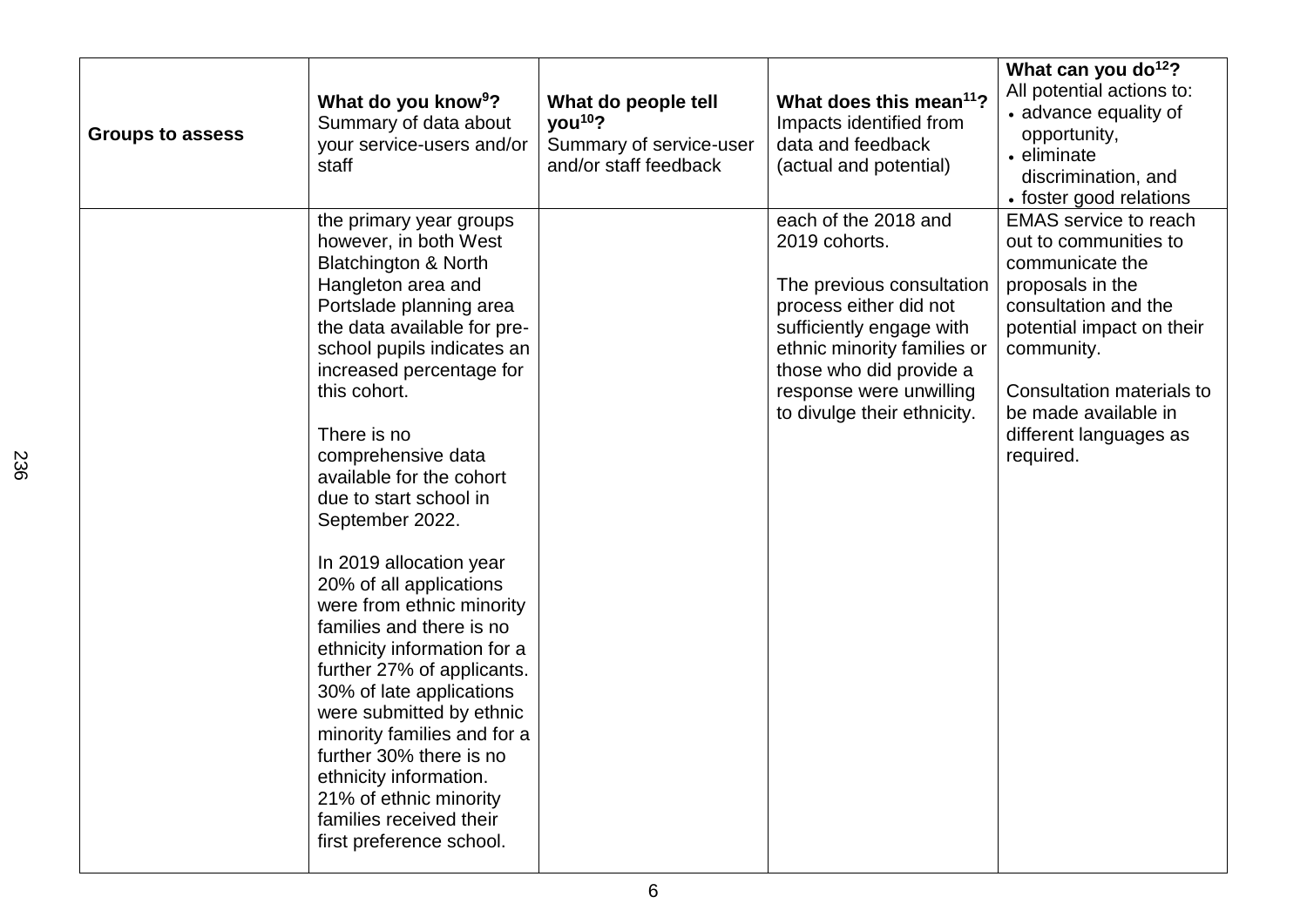| <b>Groups to assess</b>          | What do you know <sup>9</sup> ?<br>Summary of data about<br>your service-users and/or<br>staff                                                                                                                                                                                                                                                                                                            | What do people tell<br>you <sup>10</sup> ?<br>Summary of service-user<br>and/or staff feedback                                                                                                       | What does this mean <sup>11</sup> ?<br>Impacts identified from<br>data and feedback<br>(actual and potential)                                                            | What can you do <sup>12</sup> ?<br>All potential actions to:<br>• advance equality of<br>opportunity,<br>• eliminate<br>discrimination, and<br>• foster good relations                                                                                                                                                                                                  |
|----------------------------------|-----------------------------------------------------------------------------------------------------------------------------------------------------------------------------------------------------------------------------------------------------------------------------------------------------------------------------------------------------------------------------------------------------------|------------------------------------------------------------------------------------------------------------------------------------------------------------------------------------------------------|--------------------------------------------------------------------------------------------------------------------------------------------------------------------------|-------------------------------------------------------------------------------------------------------------------------------------------------------------------------------------------------------------------------------------------------------------------------------------------------------------------------------------------------------------------------|
|                                  | In 2018 allocation year<br>26% of all applications<br>were from ethnic minority<br>families and there is no<br>ethnicity information for a<br>further 9% of applicants.<br>41% of late applications<br>submitted were from<br>ethnic minority families<br>and for a further 13%<br>there is no ethnicity<br>information. 26% of<br>ethnic minority families<br>received their first<br>preference school. |                                                                                                                                                                                                      |                                                                                                                                                                          |                                                                                                                                                                                                                                                                                                                                                                         |
| Religion or belief <sup>18</sup> | There are only Church of<br><b>England and Catholic</b><br>faith schools within the<br>city. These schools can<br>prioritise children of the<br>faith above other<br>children. A number of<br>these schools do<br>prioritise children of other<br>faiths above children of<br>no faith. None of the<br>faith schools are<br>proposing a reduction in<br><b>PAN</b> for September<br>2022.                 | There is little information<br>on this. Some parents will<br>seek a secular education<br>for their child whilst<br>others will want their<br>children taught in line<br>with their religious belief. | All schools identified for a<br>reduction in PAN are<br>community schools and<br>this could potentially<br>have a disproportionate<br>impact on pupils with no<br>faith. | Faith schools in the city<br>are responsible for their<br>own admission<br>arrangements and the<br>council cannot consult on<br>changes to their PAN.<br>The council will need to<br>ensure that there are<br>sufficient secular school<br>places available for all<br>residents who require<br>one within a reasonable<br>distance.<br><b>Consultation events will</b> |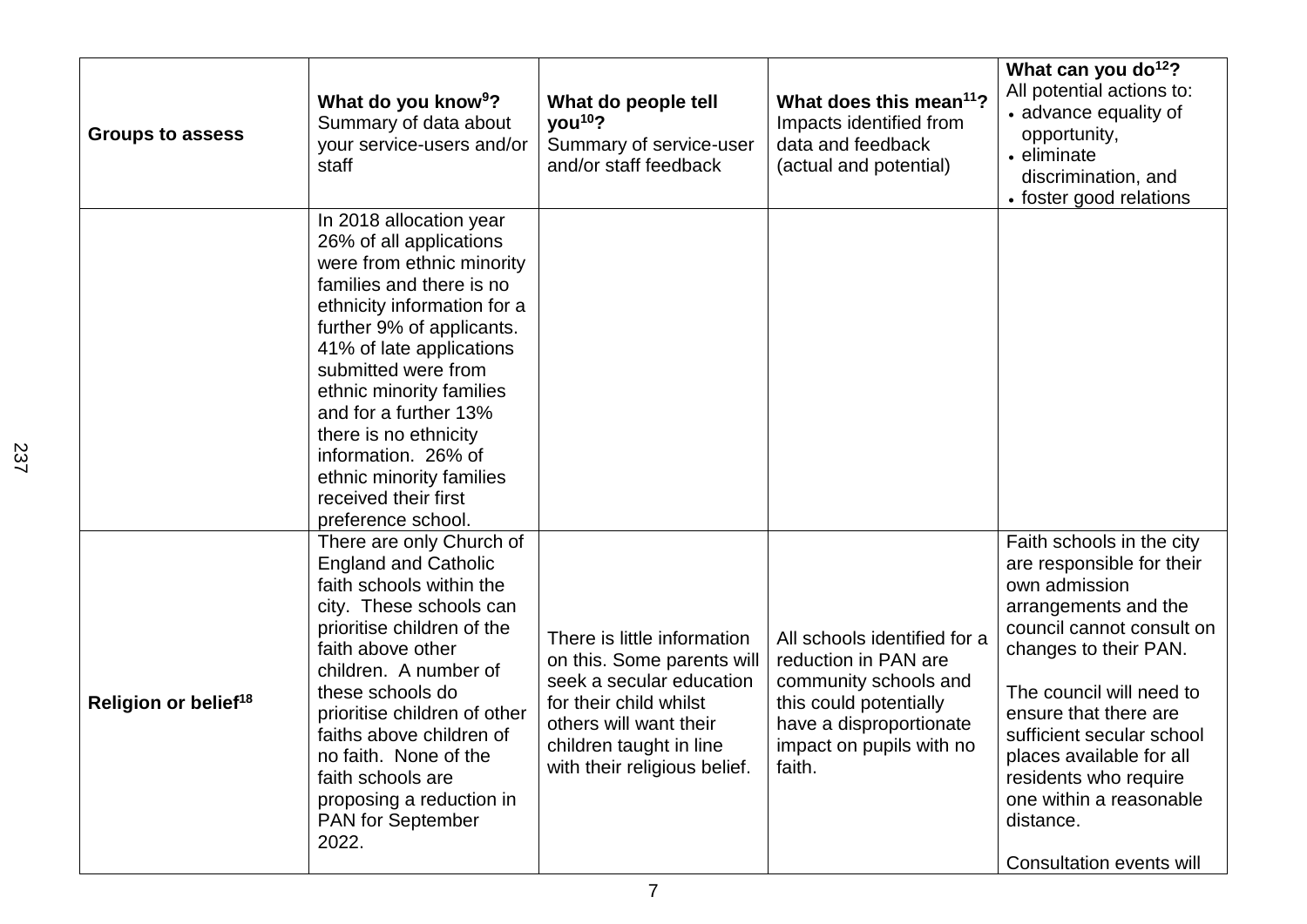| <b>Groups to assess</b>                                | What do you know <sup>9</sup> ?<br>Summary of data about<br>your service-users and/or<br>staff                                                                                                                                       | What do people tell<br>you <sup>10</sup> ?<br>Summary of service-user<br>and/or staff feedback                                                                                                                             | What does this mean <sup>11</sup> ?<br>Impacts identified from<br>data and feedback<br>(actual and potential)                                                                                                              | What can you do <sup>12</sup> ?<br>All potential actions to:<br>• advance equality of<br>opportunity,<br>• eliminate<br>discrimination, and<br>• foster good relations                                                             |
|--------------------------------------------------------|--------------------------------------------------------------------------------------------------------------------------------------------------------------------------------------------------------------------------------------|----------------------------------------------------------------------------------------------------------------------------------------------------------------------------------------------------------------------------|----------------------------------------------------------------------------------------------------------------------------------------------------------------------------------------------------------------------------|------------------------------------------------------------------------------------------------------------------------------------------------------------------------------------------------------------------------------------|
|                                                        | 24% of first preference<br>applications for<br>September 2020 were for<br>church aided schools and<br>76% expressed a first<br>preference for secular<br>schools.                                                                    |                                                                                                                                                                                                                            |                                                                                                                                                                                                                            | take place in secular<br>buildings wherever<br>possible.                                                                                                                                                                           |
| Sex/Gender <sup>19</sup>                               | There are no single sex,<br>maintained schools in the<br>city. Admission<br>arrangements do not take<br>into consideration the<br>gender of the child.                                                                               | 58% of responses to last<br>years consultation were<br>submitted by females and<br>11% by males. 30% did<br>not answer or preferred<br>not to say.                                                                         |                                                                                                                                                                                                                            |                                                                                                                                                                                                                                    |
| Sexual orientation <sup>20</sup>                       | n/a                                                                                                                                                                                                                                  |                                                                                                                                                                                                                            |                                                                                                                                                                                                                            |                                                                                                                                                                                                                                    |
| <b>Marriage and civil</b><br>partnership <sup>21</sup> | n/a                                                                                                                                                                                                                                  |                                                                                                                                                                                                                            |                                                                                                                                                                                                                            |                                                                                                                                                                                                                                    |
| <b>Community Cohesion<sup>22</sup></b>                 | Reducing the PAN at<br>popular oversubscribed<br>schools would potentially<br>reduce the distance from<br>which the school is<br>available due to home to<br>school distance being the<br>deciding tie break.<br>The list of schools | House prices surrounding<br>popular schools can be<br>inflated, due to increased<br>demand on<br>accommodation close to<br>popular schools.<br>Parents from some socio-<br>economic groups are<br>better able to lobby and | Can have an implication<br>on the pupils offered a<br>place at these schools as<br>families who cannot<br>afford to move close to<br>oversubscribed schools<br>are unable to obtain a<br>place there.<br>Responses to this | Consideration of<br>admission arrangements<br>and tie break to remove<br>advantage to families<br>who are in the financial<br>position to move close to<br>popular schools in order<br>to increase chance of<br>obtaining a place. |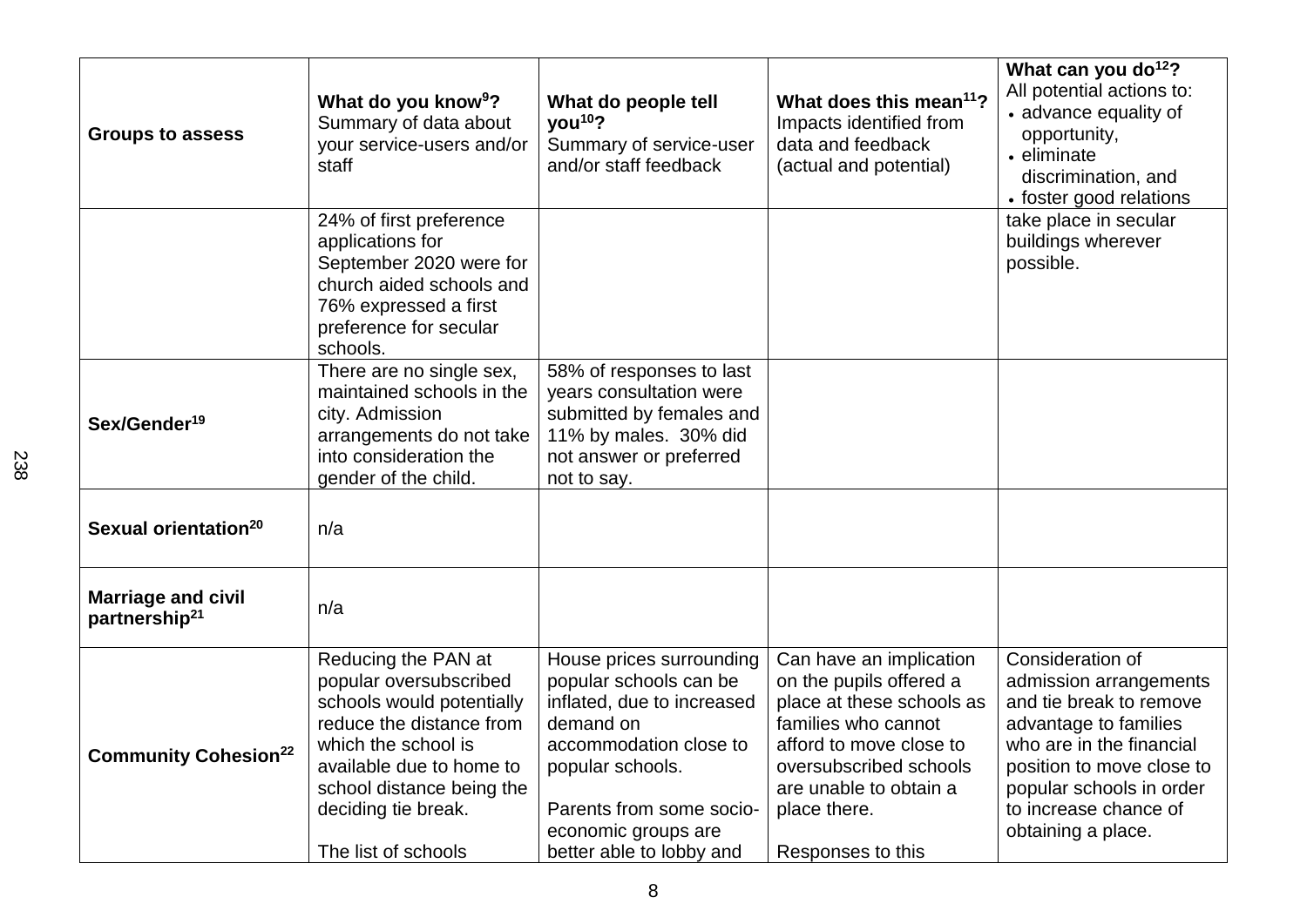| <b>Groups to assess</b>                                | What do you know <sup>9</sup> ?<br>Summary of data about<br>your service-users and/or<br>staff                                                                                                                                                                                                                                                                                                                                               | What do people tell<br>you <sup>10</sup> ?<br>Summary of service-user<br>and/or staff feedback                                                                                                                                                                                                                                                                          | What does this mean <sup>11</sup> ?<br>Impacts identified from<br>data and feedback<br>(actual and potential)                                                                                                                                                                                                                               | What can you do <sup>12</sup> ?<br>All potential actions to:<br>• advance equality of<br>opportunity,<br>• eliminate<br>discrimination, and<br>• foster good relations                                                                                                                                                                                                           |
|--------------------------------------------------------|----------------------------------------------------------------------------------------------------------------------------------------------------------------------------------------------------------------------------------------------------------------------------------------------------------------------------------------------------------------------------------------------------------------------------------------------|-------------------------------------------------------------------------------------------------------------------------------------------------------------------------------------------------------------------------------------------------------------------------------------------------------------------------------------------------------------------------|---------------------------------------------------------------------------------------------------------------------------------------------------------------------------------------------------------------------------------------------------------------------------------------------------------------------------------------------|----------------------------------------------------------------------------------------------------------------------------------------------------------------------------------------------------------------------------------------------------------------------------------------------------------------------------------------------------------------------------------|
|                                                        | identified are central to<br>various different<br>communities in the city.<br>Some are situated in<br>communities with a<br>higher level of deprivation<br>than others. 2015<br>indices of multiple<br>deprivation identify<br><b>LSOAs in West</b><br><b>Blatchington &amp; North</b><br><b>Hangleton and City East</b><br>planning areas as some<br>of the most deprived in<br>the city and LSOAs in<br>central city as least<br>deprived. | to instigate a cohesive<br>community response to<br>the proposals that may<br>disproportionately<br>influence the decision<br>making about which<br>schools will have their<br>PAN reduced.<br>Some communities may<br>not be adequately<br>represented in public<br>meetings or in the<br>responses to the<br>consultation.                                            | consultation need to be<br>considered based on the<br>content not just quantity<br>of replies as some areas<br>in the city due to the<br>nature of the community<br>will provide significantly<br>more replies and in a<br>variety of ways.                                                                                                 | Encourage communities<br>in all areas of the city to<br>engage in the<br>consultation process and<br>provide alternative<br>methods for them to<br>respond.<br>Take consideration of the<br>impact of any change in<br>PAN may have on a<br>school in relation to the<br>composition of pupil<br>cohorts and their families<br>to promote a<br>comprehensive education<br>offer. |
| <b>Families with English</b><br>as additional language | The percentage of pupils<br>with English as a second<br>language varies across<br>the planning areas from<br>21% of the primary<br>school cohort in West<br><b>Blatchington &amp; North</b><br>Hangleton to 10% in<br>Portslade planning areas.                                                                                                                                                                                              | There is little information<br>on this. However we are<br>aware of the level of<br>consultation responses of<br>those who are identified<br>as other than white<br>British. It is also<br>considered likely that<br>families with English as<br>an additional language<br>may struggle to<br>understand the detail and<br>implication of the<br>proposed changes to the | Families with pupils who<br>have English as an<br>additional language are<br>proportionally more likely<br>to apply late which<br>significantly reduces their<br>change of being offered a<br>place at an<br>oversubscribed school.<br>The higher number of<br>families with English as<br>an additional language<br>applying late could be | Important to ensure that<br>there are still surplus<br>places in each planning<br>area so late applicants<br>and pupils moving mid-<br>year can be offered a<br>place at a local school.<br>Greater emphasis needs<br>to be made in future to<br>reach these families and<br>make them aware of the<br>school admissions<br>applications process. If                             |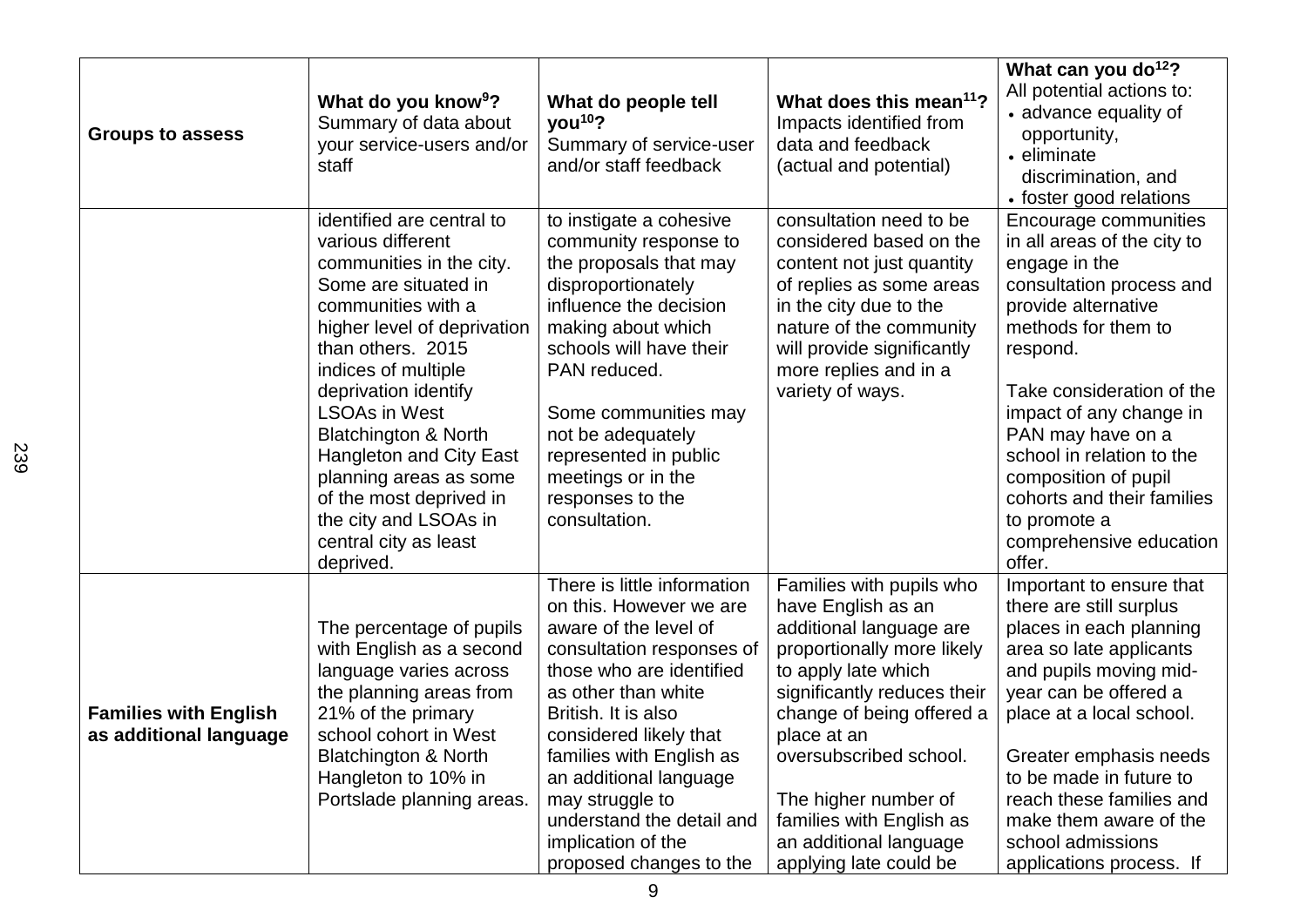| <b>Groups to assess</b>         | What do you know <sup>9</sup> ?<br>Summary of data about<br>your service-users and/or<br>staff | What do people tell<br>you <sup>10</sup> ?<br>Summary of service-user<br>and/or staff feedback | What does this mean <sup>11</sup> ?<br>Impacts identified from<br>data and feedback<br>(actual and potential)                                                                                                                                                                                                                                                                                                                                                                                                                                | What can you do <sup>12</sup> ?<br>All potential actions to:<br>• advance equality of<br>opportunity,<br>• eliminate<br>discrimination, and<br>• foster good relations                                                                                                                                                                                                                                                                                           |
|---------------------------------|------------------------------------------------------------------------------------------------|------------------------------------------------------------------------------------------------|----------------------------------------------------------------------------------------------------------------------------------------------------------------------------------------------------------------------------------------------------------------------------------------------------------------------------------------------------------------------------------------------------------------------------------------------------------------------------------------------------------------------------------------------|------------------------------------------------------------------------------------------------------------------------------------------------------------------------------------------------------------------------------------------------------------------------------------------------------------------------------------------------------------------------------------------------------------------------------------------------------------------|
|                                 |                                                                                                | admission arrangements<br>in the city.                                                         | contributed to a number<br>of factors such as these<br>families moving into the<br>city outside the cut off<br>dates for the main<br>admission rounds. This<br>could be due to these<br>families are not being<br>aware of when to apply<br>for school places as they<br>are less likely to<br>understand the<br>promotional information<br>distributed for parents.<br>Families may not<br>comprehend the<br>implication of the<br>proposals or which year<br>they take effect and be<br>able to relate this to their<br>own circumstances. | this group are unaware of<br>the school admissions<br>timescale it is also likely<br>that they would less<br>aware of the consultation<br>process. Additional steps<br>should be taken to<br>engage these families<br>with this consultation.<br>Advice and support shall<br>need to be sought from<br>the EMAS team and<br>others with links to<br>various communities<br>where there are a<br>number of families with<br>English as an additional<br>language. |
| Cumulative impact <sup>23</sup> |                                                                                                |                                                                                                |                                                                                                                                                                                                                                                                                                                                                                                                                                                                                                                                              |                                                                                                                                                                                                                                                                                                                                                                                                                                                                  |
|                                 | Assessment of overall impacts and any further recommendations <sup>24</sup>                    |                                                                                                |                                                                                                                                                                                                                                                                                                                                                                                                                                                                                                                                              |                                                                                                                                                                                                                                                                                                                                                                                                                                                                  |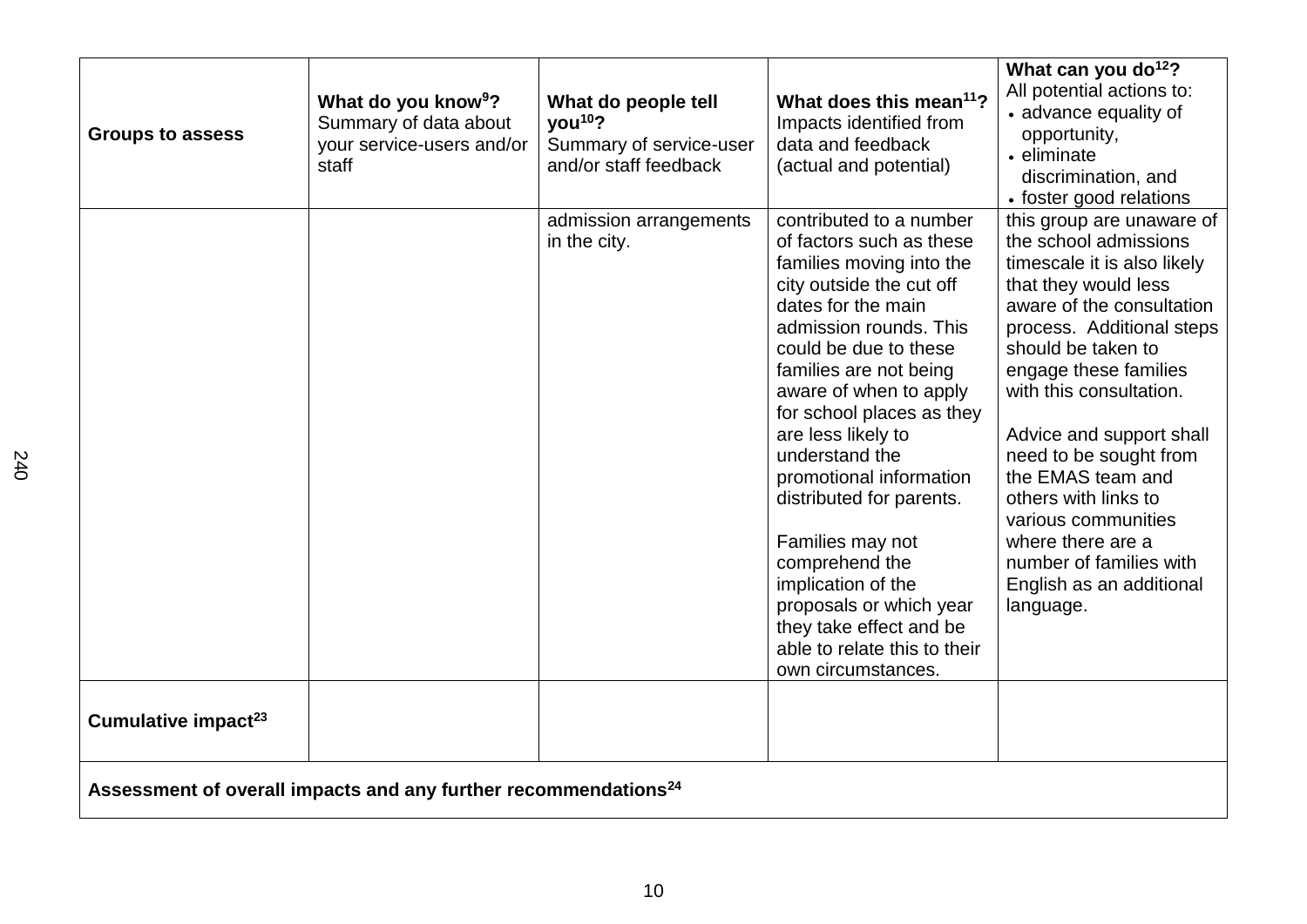| <b>Groups to assess</b>                                                                                                                                                                                                                                                                                                                                                                                                                                                                                                                                                                                                                                             | What do you know <sup>9</sup> ?<br>Summary of data about<br>your service-users and/or<br>staff | What do people tell<br>you <sup>10</sup> ?<br>Summary of service-user<br>and/or staff feedback | What does this mean <sup>11</sup> ?<br>Impacts identified from<br>data and feedback<br>(actual and potential) | What can you do <sup>12</sup> ?<br>All potential actions to:<br>• advance equality of<br>opportunity,<br>• eliminate<br>discrimination, and<br>• foster good relations |
|---------------------------------------------------------------------------------------------------------------------------------------------------------------------------------------------------------------------------------------------------------------------------------------------------------------------------------------------------------------------------------------------------------------------------------------------------------------------------------------------------------------------------------------------------------------------------------------------------------------------------------------------------------------------|------------------------------------------------------------------------------------------------|------------------------------------------------------------------------------------------------|---------------------------------------------------------------------------------------------------------------|------------------------------------------------------------------------------------------------------------------------------------------------------------------------|
| Reducing the number of surplus school places is necessary to safeguard the whole family of schools in the city and to protect schools<br>from financial difficulties as pupil numbers reduce. Without a reduction in school places there is the real possibility that some schools<br>become unable to operate due to low pupil numbers and are forced to close.                                                                                                                                                                                                                                                                                                    |                                                                                                |                                                                                                |                                                                                                               |                                                                                                                                                                        |
| In order to avoid schools closing and to ensure that there are sufficient school places in future when pupil numbers again increase,<br>reducing the PAN for a number of schools is necessary for the benefit of all schools in the city. Reducing the number of places at<br>oversubscribed schools will inevitably mean that some pupils who want to attend these schools will be refused a place. A higher<br>percentage of late applications are for children from ethnic minorities and children with English as an additional language although the<br>numbers are small. Late applications for oversubscribed schools are less likely to be offered a place. |                                                                                                |                                                                                                |                                                                                                               |                                                                                                                                                                        |

To minimise the impact on these families of applying late more needs to be done to reach these families when reminding parents to apply for their child's school place.

The consultation process must be as accessible as possible for all residents to respond to. Whilst the implications of Covid-19 on public consultation events is currently unclear, there is a need to ensure that materials are available and accessible to all. That events are held at times and in locations which allow interested residents to participate and the process of receiving responses is also available to all.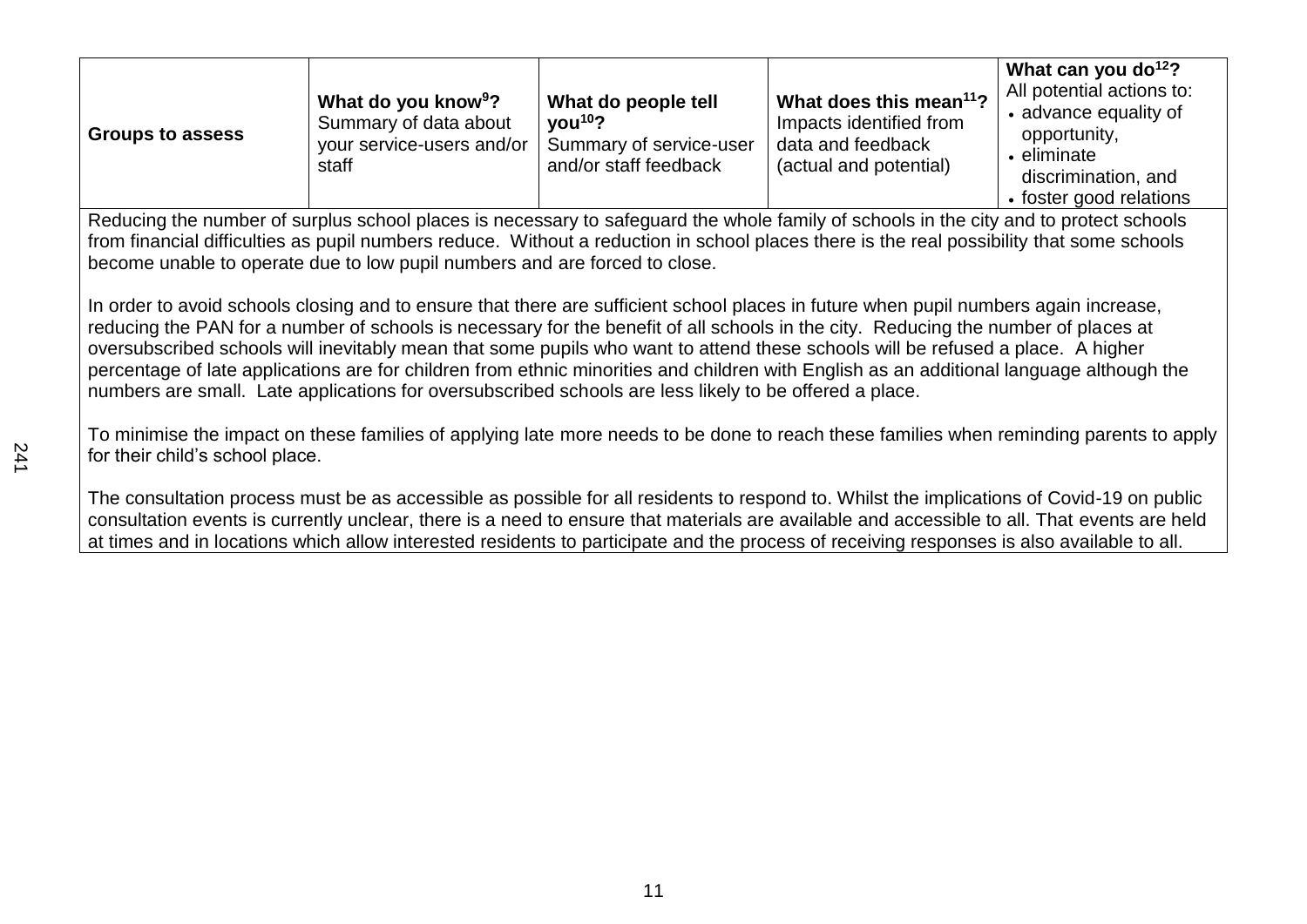# **4. List detailed data and/or community feedback that informed your EIA**

| Title (of data, research or<br>engagement) | <b>Date</b> | Gaps in data | Actions to fill these gaps: who else<br>do you need to engage with?<br>(add these to the Action Plan below,<br>with a timeframe) |
|--------------------------------------------|-------------|--------------|----------------------------------------------------------------------------------------------------------------------------------|
|                                            |             |              |                                                                                                                                  |
|                                            |             |              |                                                                                                                                  |
|                                            |             |              |                                                                                                                                  |
|                                            |             |              |                                                                                                                                  |
|                                            |             |              |                                                                                                                                  |
|                                            |             |              |                                                                                                                                  |
|                                            |             |              |                                                                                                                                  |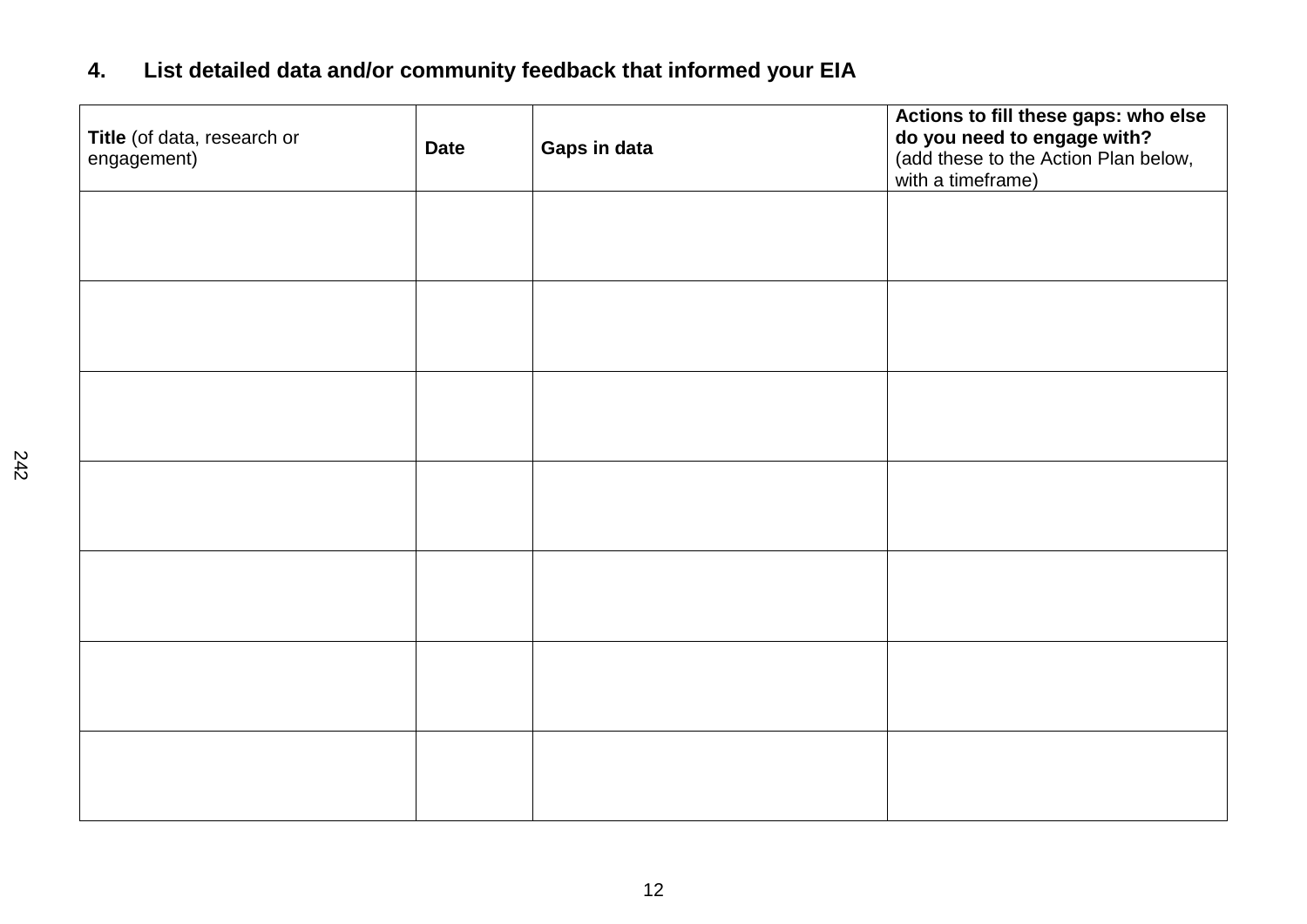# **5. Prioritised Action Plan<sup>25</sup>**

| Impact identified and<br>group(s) affected                                                                                           | <b>Action planned</b> | <b>Expected outcome</b> | <b>Measure of success</b> | <b>Timeframe</b> |  |
|--------------------------------------------------------------------------------------------------------------------------------------|-----------------------|-------------------------|---------------------------|------------------|--|
| NB: These actions must now be transferred to service or business plans and monitored to ensure they achieve the outcomes identified. |                       |                         |                           |                  |  |
|                                                                                                                                      |                       |                         |                           |                  |  |
|                                                                                                                                      |                       |                         |                           |                  |  |
|                                                                                                                                      |                       |                         |                           |                  |  |
|                                                                                                                                      |                       |                         |                           |                  |  |
|                                                                                                                                      |                       |                         |                           |                  |  |
|                                                                                                                                      |                       |                         |                           |                  |  |
|                                                                                                                                      |                       |                         |                           |                  |  |

**EIA sign-off:** (for the EIA to be final an email must sent from the relevant people agreeing it or this section must be signed)

| <b>Staff member completing Equality Impact Assessment:</b>        | Date: |
|-------------------------------------------------------------------|-------|
| Directorate Management Team rep or Head of Service/Commissioning: | Date: |
| <b>CCG or BHCC Equality lead:</b>                                 | Date: |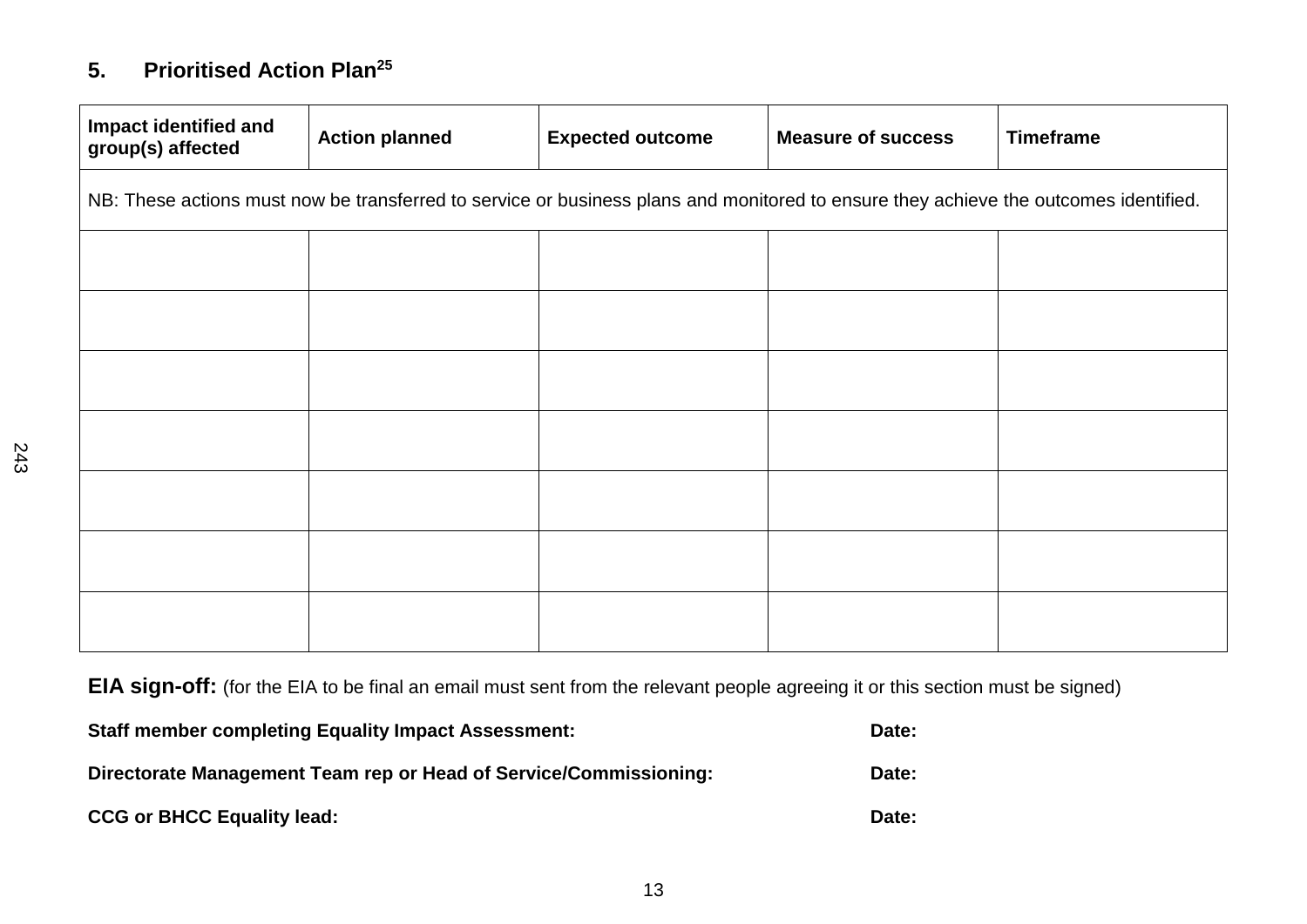## **Guidance end-notes**

 $\overline{a}$ <sup>1</sup> The following principles, drawn from case law, explain what we must do to fulfil our duties under the Equality Act:

- **Knowledge:** everyone working for the council must be aware of our equality duties and apply them appropriately in their work.
- **Timeliness:** the duty applies at the time of considering policy options and/or before a final decision is taken not afterwards.
- **Real Consideration:** the duty must be an integral and rigorous part of your decision-making and influence the process.
- **Sufficient Information:** you must assess what information you have and what is needed to give proper consideration.
- **No delegation:** the council is responsible for ensuring that any contracted services which provide services on our behalf can comply with the duty, are required in contracts to comply with it, and do comply in practice. It is a duty that cannot be delegated.
- **Review:** the equality duty is a continuing duty. It applies when a policy is developed/agreed, and when it is implemented/reviewed.
- **Proper Record Keeping:** to show that we have fulfilled our duties we must keep records of the process and the impacts identified.

NB: Filling out this EIA in itself does not meet the requirements of the equality duty. All the requirements above must be fulfilled or the EIA (and any decision based on it) may be open to challenge. Properly used, an EIA can be a tool to help us comply with our equality duty and as a record that to demonstrate that we have done so.

### <sup>2</sup> **Our duties in the Equality Act 2010**

As a public sector organisation, we have a legal duty (under the Equality Act 2010) to show that we have identified and considered the impact and potential impact of our activities on all people in relation to their 'protected characteristics' (age, disability, gender reassignment, pregnancy and maternity, race, religion or belief, sex, sexual orientation, and marriage and civil partnership).

This applies to policies, services (including commissioned services), and our employees. The level of detail of this consideration will depend on what you are assessing, who it might affect, those groups' vulnerability, and how serious any potential impacts might be. We use this EIA template to complete this process and evidence our consideration.

### **The following are the duties in the Act. You must give 'due regard' (pay conscious attention) to the need to:**

- **avoid, reduce or minimise negative impact** (if you identify unlawful discrimination, including victimisation and harassment, you must stop the action and take advice immediately).
- **advance equality of opportunity**. This means the need to:
	- − Remove or minimise disadvantages suffered by people due to their protected characteristics
	- − Taking steps to meet the needs of people from protected groups where these are different from the needs of other people
	- − Encouraging people from protected groups to participate in public life or in other activities where their participation is disproportionately low
	- − Consider if there is a need to treat disabled people differently, including more favourable treatment where necessary
- **foster good relations between people who share a protected characteristic and those who do not**. This means:
	- − Tackle prejudice
	- − Promote understanding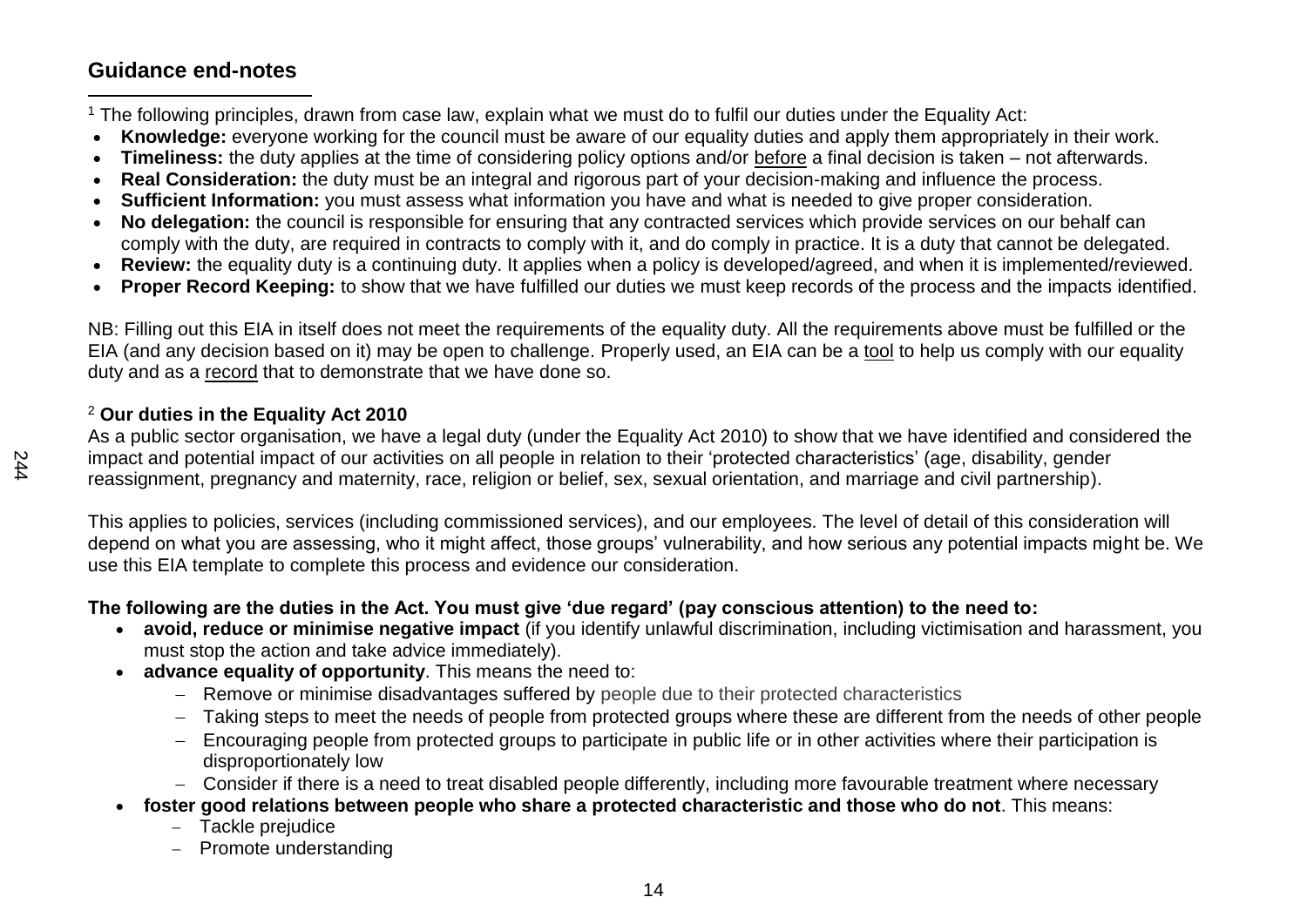<sup>3</sup> EIAs are always proportionate to:

- The size of the service or scope of the policy/strategy
- The resources involved
- The numbers of people affected
- The size of the likely impact
- The vulnerability of the people affected within the context

The greater the impacts, the more thorough and demanding the process required by the Act will be.

### <sup>4</sup> **When to complete an EIA**:

- When planning or developing a new service, policy or strategy
- When reviewing an existing service, policy or strategy
- When ending or substantially changing a service, policy or strategy
- When there is an important change in the service, policy or strategy, or in the city (eg: a change in population), or at a national level (eg: a change of legislation)

 $\overline{a}$ 

Assessment of equality impact can be evidenced as part of the process of reviewing or needs assessment or strategy development or consultation or planning. It does not have to be on this template, but must be documented. Wherever possible, build the EIA into your usual planning/review processes.

## **Do you need to complete an EIA?** Consider:

- Is the policy, decision or service likely to be relevant to a specific group or groups (eg: older people)?
- How many people is it likely to affect?
- How significant are its impacts?
- Does it relate to an area where there are known inequalities?
- How vulnerable are the people (potentially) affected?

If there are potential impacts on people but you decide not to complete an EIA it is usually sensible to document why.

<sup>5</sup> **Title of EIA:** This should clearly explain what service / policy / strategy / change you are assessing

<sup>6</sup> ID no: The unique reference for this EIA. If in doubt contact your CCG or BHCC equality lead (see page 1)

<sup>7</sup> **Team/Department:** Main team responsible for the policy, practice, service or function being assessed

<sup>8</sup> Focus of EIA: A member of the public should have a good understanding of the policy or service and any proposals after reading this section. Please use plain English and write any acronyms in full first time - eg: 'Equality Impact Assessment (EIA)'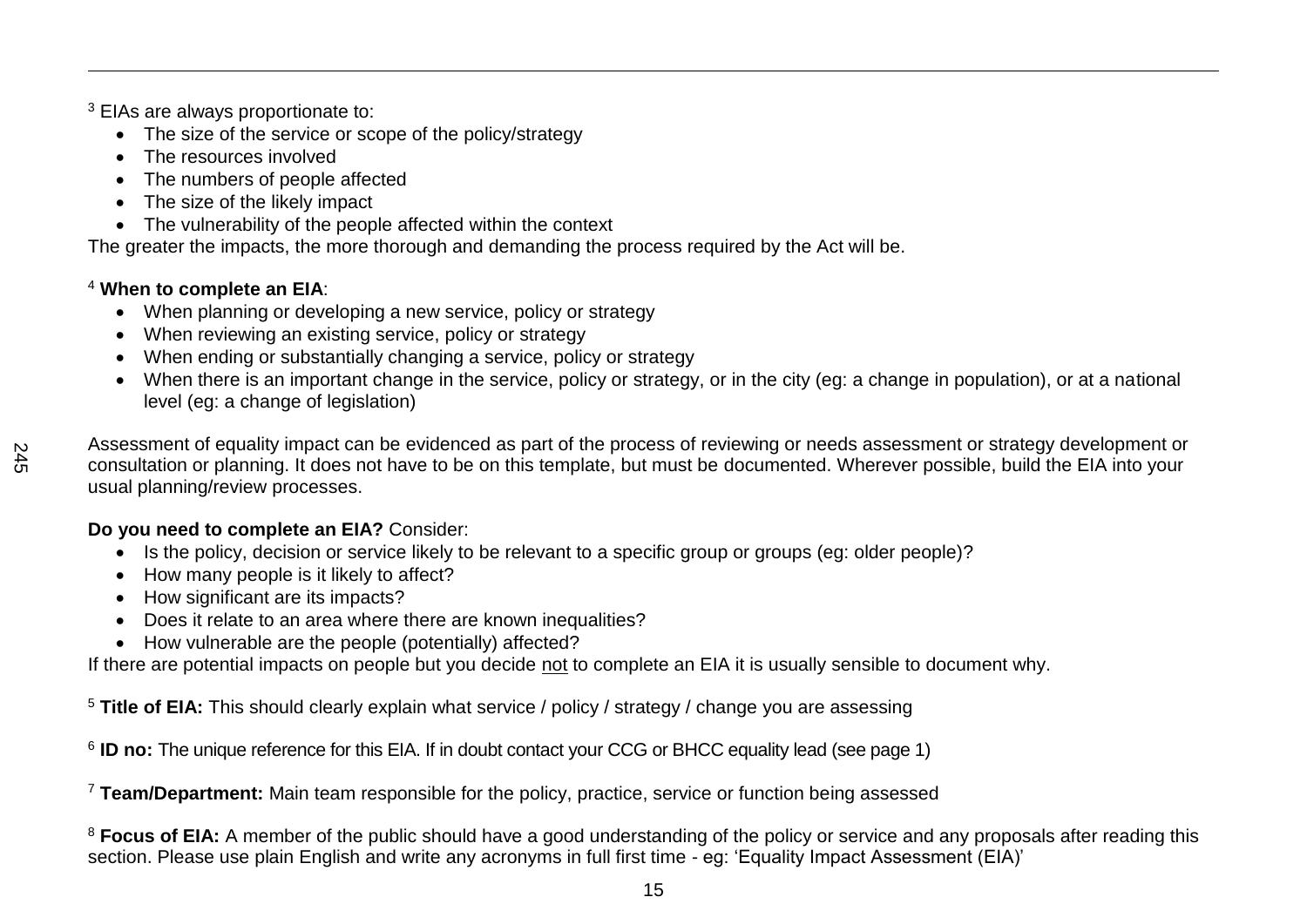This section should explain what you are assessing:

- What are the main aims or purpose of the policy, practice, service or function?
- Who implements, carries out or delivers the policy, practice, service or function? Please state where this is more than one person/team/body and where other organisations deliver under procurement or partnership arrangements.
- How does it fit with other services?
- Who is affected by the policy, practice, service or function, or by how it is delivered? Who are the external and internal serviceusers, groups, or communities?
- What outcomes do you want to achieve, why and for whom? Eg: what do you want to provide, what changes or improvements, and what should the benefits be?
- What do existing or previous inspections of the policy, practice, service or function tell you?
- What is the reason for the proposal or change (financial, service, legal etc)? The Act requires us to make these clear.

<sup>9</sup> **Data:** Make sure you have enough data to inform your EIA.

- What data relevant to the impact on specific groups of the policy/decision/service is available?<sup>9</sup>
- What further evidence is needed and how can you get it? (Eg: further research or engagement with the affected groups).
- What do you already know about needs, access and outcomes? Focus on each of the groups identified above in turn. Eg: who uses the service? Who doesn't and why? Are there differences in outcomes? Why?
- Have there been any important demographic changes or trends locally? What might they mean for the service or function?
- Does data/monitoring show that any policies or practices create particular problems or difficulties for any groups?
- Do any equality objectives already exist? What is current performance like against them?
- Is the service having a positive or negative effect on particular people in the community, or particular groups or communities?
- Use local sources of data (eg: JSNA:<http://www.bhconnected.org.uk/content/needs-assessments> and Community Insight: [http://brighton-hove.communityinsight.org/#](http://brighton-hove.communityinsight.org/) ) and national ones where they are relevant.
- <sup>10</sup> **Engagement:** You must engage appropriately with those likely to be affected to fulfil the equality duty.
	- What do people tell you about the services?
	- Are there patterns or differences in what people from different groups tell you?
	- What information or data will you need from communities?
	- How should people be consulted? Consider:
		- (a) consult when proposals are still at a formative stage;
		- (b) explain what is proposed and why, to allow intelligent consideration and response;
		- (c) allow enough time for consultation;
		- (d) make sure what people tell you is properly considered in the final decision.
	- Try to consult in ways that ensure all perspectives can be considered.
	- Identify any gaps in who has been consulted and identify ways to address this.

 $\overline{a}$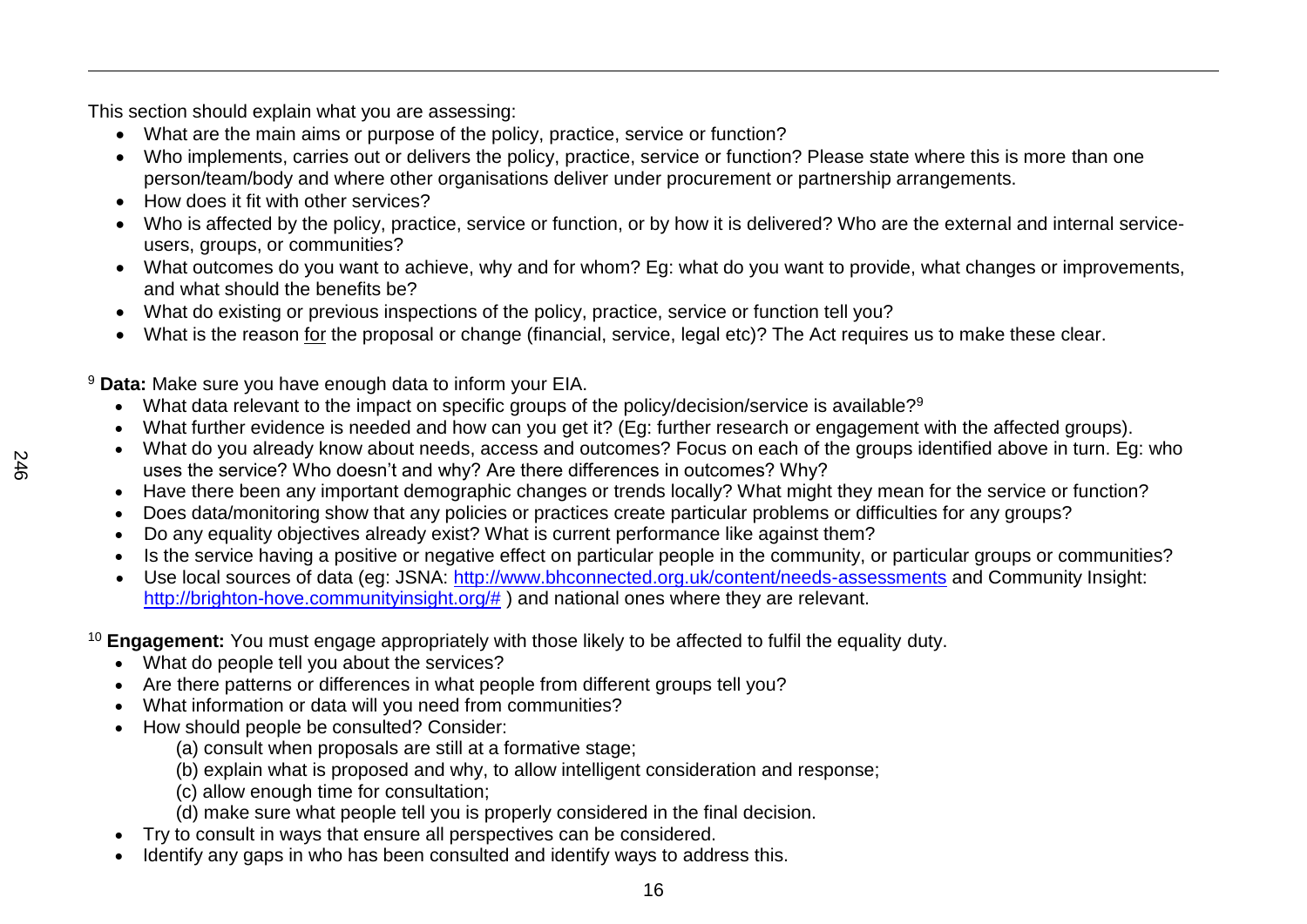<sup>11</sup> Your EIA must get to grips fully and properly with actual and potential impacts.

- The equality duty does not stop decisions or changes, but means we must conscientiously and deliberately confront the anticipated impacts on people.
- Be realistic: don't exaggerate speculative risks and negative impacts.
- Be detailed and specific so decision-makers have a concrete sense of potential effects. Instead of "the policy is likely to disadvantage older women", say how many or what percentage are likely to be affected, how, and to what extent.
- Questions to ask when assessing impacts depend on the context. Examples:
	- o Are one or more groups affected differently and/or disadvantaged? How, and to what extent?
	- o Is there evidence of higher/lower uptake among different groups? Which, and to what extent?
	- o If there are likely to be different impacts on different groups, is that consistent with the overall objective?
	- o If there is negative differential impact, how can you minimise that while taking into account your overall aims
	- o Do the effects amount to unlawful discrimination? If so the plan must be modified.
	- o Does the proposal advance equality of opportunity and/or foster good relations? If not, could it?

<sup>12</sup> Consider all three aims of the Act: removing barriers, and also identifying positive actions we can take.

- Where you have identified impacts you must state what actions will be taken to remove, reduce or avoid any negative impacts and maximise any positive impacts or advance equality of opportunity.
- Be specific and detailed and explain how far these actions are expected to improve the negative impacts.
- If mitigating measures are contemplated, explain clearly what the measures are, and the extent to which they can be expected to reduce / remove the adverse effects identified.
- An EIA which has attempted to airbrush the facts is an EIA that is vulnerable to challenge.

## <sup>13</sup> **Age**: People of all ages

<sup>14</sup> Disability: A person is disabled if they have a physical or mental impairment which has a substantial and long-term adverse effect on their ability to carry out normal day-to-day activities. The definition includes: sensory impairments, impairments with fluctuating or recurring effects, progressive, organ specific, developmental, learning difficulties, mental health conditions and mental illnesses, produced by injury to the body or brain. Persons with cancer, multiple sclerosis or HIV infection are all now deemed to be disabled persons from the point of diagnosis.

<sup>15</sup> **Gender Reassignment:** A transgender person is someone who proposes to, starts or has completed a process to change their gender. A person does not need to be under medical supervision to be protected

<sup>16</sup> **Pregnancy and Maternity:** Protection is during pregnancy and any statutory maternity leave to which the woman is entitled.

 $\overline{a}$